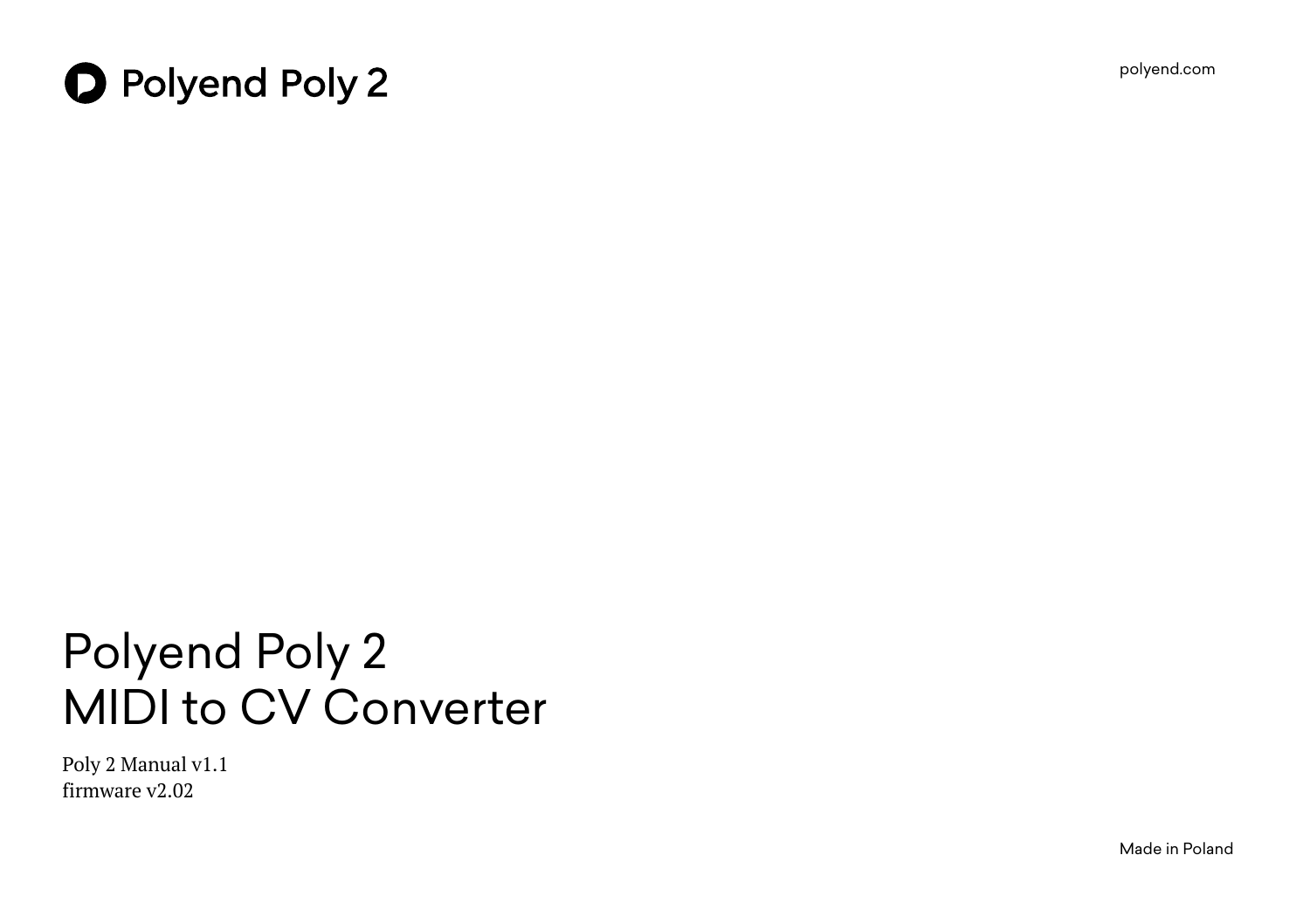

#### **Introduction**

Poly 2 module is a polyphonic MIDI to CV converter with MPE (Multidimensional Polyphonic Expression) support. It's the second version of the legacy Poly.We have revised it thanks to smart user requests.We have also managed to make it smaller. The new dimensions are 14HP wide, 24mm deep. Poly 2 is still intended to be as simple to use as possible. Now equipped with an OLED screen, paired with a clickable encoder, Poly 2 allows you to change its settings easily and configure it exactly as you want. It also offers you a way to save and recall your setting for different usage scenarios.

The new version is an excellent entry-level module, and at the same time a real Swiss army knife. It was made to change the way you interact with your sequencers, controllers, DAWs, and other MIDI gear. This powerful module features both MIDI input and output, USB type-A host, and USB type-B inputs combined with a vast number of configurable CV outputs. By using the Smart Thru option, you can daisy-chain multiple Poly 2 modules together for even more voices and outputs.

#### **Inputs and outputs**

Poly 2 offers 20 configurable outputs of which 8 are factory calibrated - Pitch1-4 and CV5-8.Their accuracy in the majority of range (excluding the extreme high and low values) is ranging from 2.5mV to 5mV. The used DAC (digital to analogue converter) is a 12bit type. That's why the pitch-bend is mapped from 14bit to 12bit. The remaining outputs are not calibrated, but still, their accuracy is around 20mV.

In terms of outputs, Poly 2 is offering some smart features as well. Its all three inputs can be used simultaneously at the same time. In a case where three identical MIDI messages are sent from three independent sources (MIDI Input/Host/USB), the first one to reach the Poly has the priority.

#### **Glide**

You can access and set the Glide parameter with the range from 0 to 500ms from the home screen.

#### **Voices**

Poly 2 can handle up to 8 voices, which are CV Gate and Pitch pairs. If the number of total voices is higher than 4,then CV1 becomes the 5th Gate and CV5 becomes the 5th Pitch.Analogically CV2 is Gate 6th,CV6 is Pitch 6th,etc.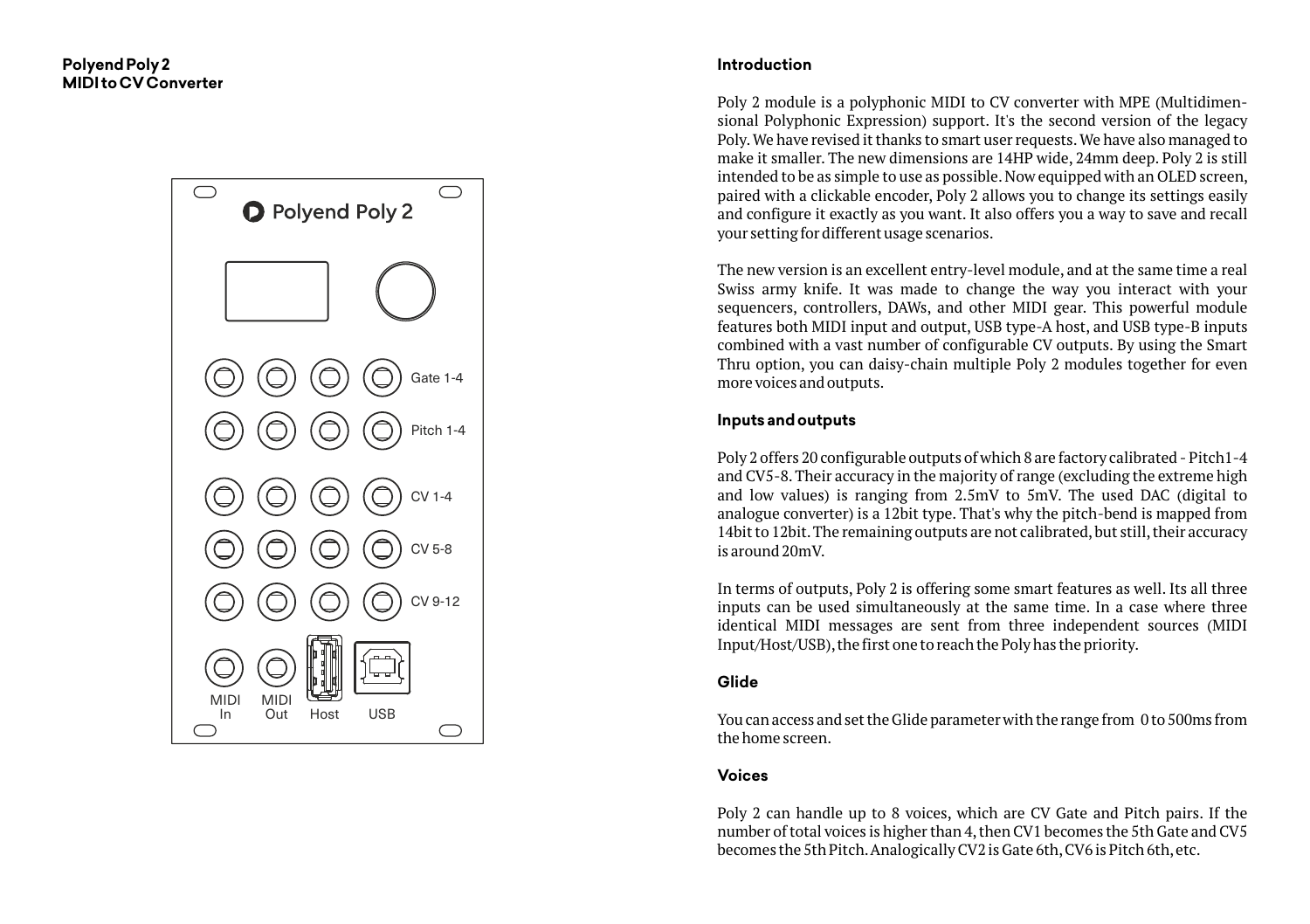To choose the number of voices, click the encoder, go to Voices and set the desired value.



The number of occupied voices determines the remaining configurable outputs. The system allows you to configure only the non-occupied outputs. For example, if voices are set to 7, then configurable CVs are CV4, CV8 and CVs from 9-12.

#### **Play modes**

Poly 2 can work in five different play modes: First, Next, Channel, Notes and Mono. The Mono mode operates on one voice only and gives you an access to legato articulation.

In the **First mode**,you can send MIDI values to one or more of outputs.Let's use a keyboard controller as an example. The first key pressed (the first note sent) occupies the voice number one. While the first key remains held, the second key pressed activates the first available voice.

The **Next mode** works as voices do in most polyphonic synthesisers. When MIDI note is sent, then the system looks for next non-occupied voice and triggers it. Each MIDI Note on and off message scrolls through all available voices.

The **Channel mode** translates the data received from MIDI Channels 1-16 and directs them into the corresponding voices. This mode is what the majority of users utilise to connect DAWs or external sequencers.

If Channel mode is selected, you'll see "Channels" displayed in the menu. In this setting, you can indicate which voice is triggered with which MIDI Channel. By default, the number of voice is equal to the number of MIDI Channel.

In the **Notes Mode**, Poly 2 translates data received from MIDI Notes C through G and directs them into the corresponding voices (no matter the octave).

This scenario works excellent for triggering drums from drum pads or drum triggers. When Notes mode is selected, you'll see "Notes" occur in the menu. In this setting, you can indicate which voice is triggered with which MIDI note. By the default the first voice is set to C, voice two is  $C#$ , voice three is D, voice four is D# etc.

# **Custom CVs**

Dependently from the number of selected voices, there are several configurable CVs at your disposal.To set them,go to "Custom CVs"menu and pick the desired output:

# **Velocity**

MIDI Velocity is related to MIDI Note ON message.Here you can set which voice is related to the selected Gate output.

# **CC**

There are two options:

- **Voice**–where you can assign the CC number (1-127) to a selected voice.
- **Channel** where you can choose a particular CC number (1-127) for a selected MIDI channel (All,1-16).

*Note: Set CC to Voice when you want to use Poly 2 with MPE compatible devices.*

# **Clock**

This setting allows you to translate the incoming MIDI Clock signal to the chosen output.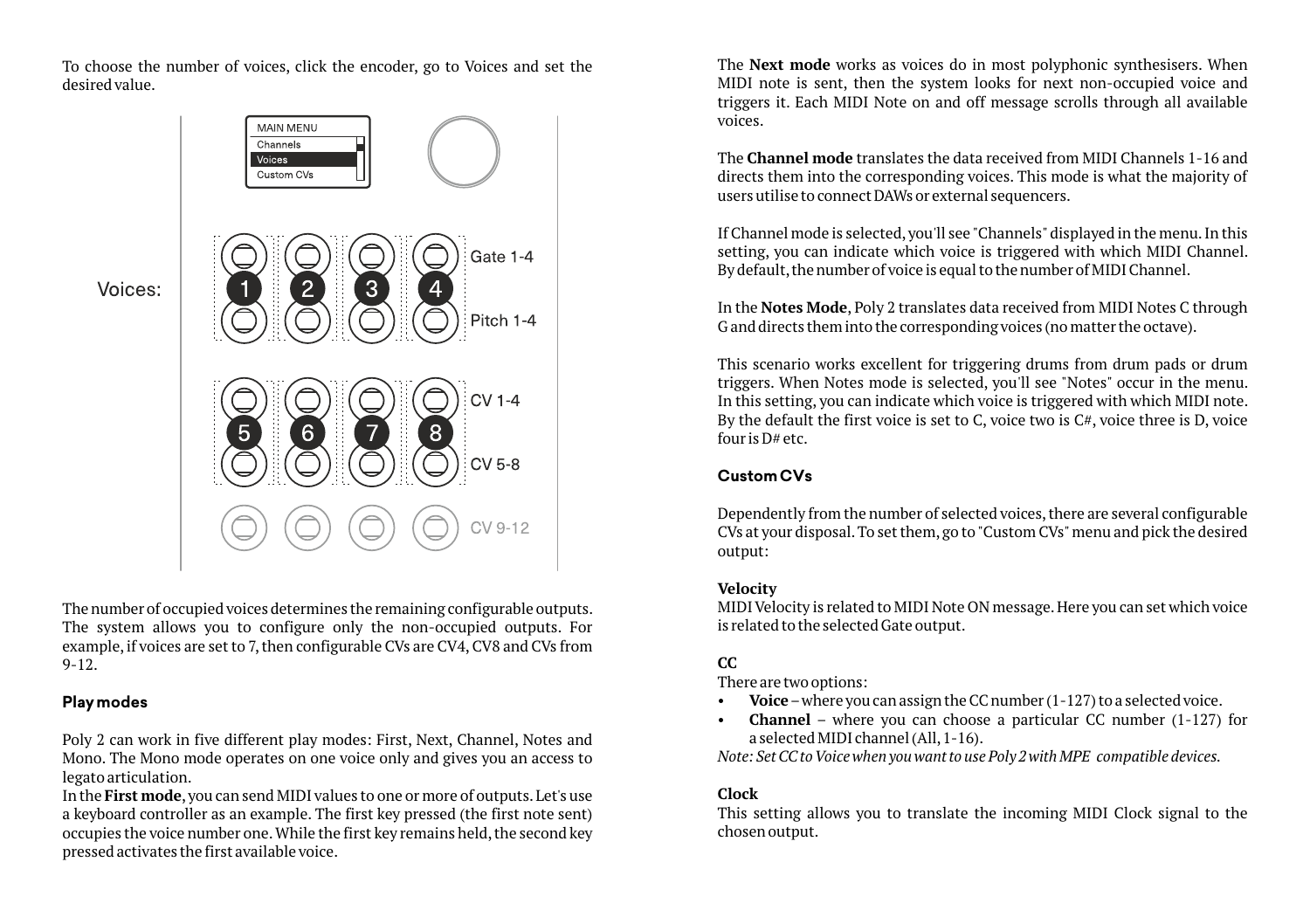*Note: You can set the value of voltage being sent when MIDI Clock is received (0-5Vor 0-10V) in Config Menu > Gate > Voltage.*

• **Multiplier**–the standard MIDI message send 24PPQN (Pulses per quarter note).In Eurorack world most module's clock operates on 4PPQN. The value of Multiply can change the clock conversion rate.

#### **Start/Stop**

Sets the chosen output to convert the MIDI Transport values into Gates.

*Note: You can set the value of voltage being sent when MIDI Transport message is received (0-5Vor 0-10V) in Config Menu > Gate > Voltage.*

#### **Off**

It's sometimes useful to turn off the out-coming signal.

#### **Scale**

Thanks to the implemented scales filter, Poly 2 outputs only the notes that are within the scale. If the note is not in the scale, the system looks for the closest note that fits.It might be helpful to achieve musical results without a degree in Music Theory.

There are two settings:

- **Type**–a selection of 39 scales filters.You can find the list of the musical scales in the appendix.
- **Root note**–sets the scale root note.

# **Config**

#### **Octave Offset**

Allows you to choose the middle C note convention by changing incoming notes in a range of four octaves up and down.If Poly 2 is converting the incoming MIDI Notes to a different octave than the ones received, this means that the transmitting device has a different middle C convention setting. Here you can align the octaves.

*Note: An excellent example of different Middle C conventions are programs like Apple Logic and Ableton Live (MIDI Note C2 is not the same value as C2 in Ableton Live).*

#### **Gate**

- **Voltage**–changes the values of the transmitted volts for the Gate,Clock and Start/Stop parameter.
- **Reverse**–changes the phase of the Gate outputs voltage.

#### **Pitch**

Sets one of the three pitch conventions: V/Oct, Hz/V, Buchla standard (1.2V/Oct).

#### **MIDI output**

- **Smart thru**–allows you to daisy-chain multiple Poly 2 units to expand the number of voices and outputs.It passes thru all the information that is not utilised by the unit within the current setting to the MIDI output.
- **Thru**–passes all the incoming information to the MIDI output.

#### **Pitch-bend**

- **No limit**–will transmit the exact incoming values.
- **+/-1-6 Octaves**

#### **• +/-11-1 Semitones**

If the source instrument isn't sending the Pitch Bend information by itself, you can set it manually in a range of 6 octaves or 11 semitones up and down.

#### **CC/CV Smoothing**

Depending on the setting (Off, Low, Mid, High) all your CV outputs that are converted from CC messages can be smoothed out.

#### **Gate view**

Displays the outgoing triggered voices – beneficial to monitor that messages

#### **Factory Reset**

Restore the device to its original manufacturer settings.

#### **About**

Display the firmware version.

# **Load/Save profile**

Store and recall all your user settings made for different setups and different scenarios.

*Note: Besides the ability to save and load the parameters, Poly 2 autosaves the current configuration and recalls it when the module is toggled on.*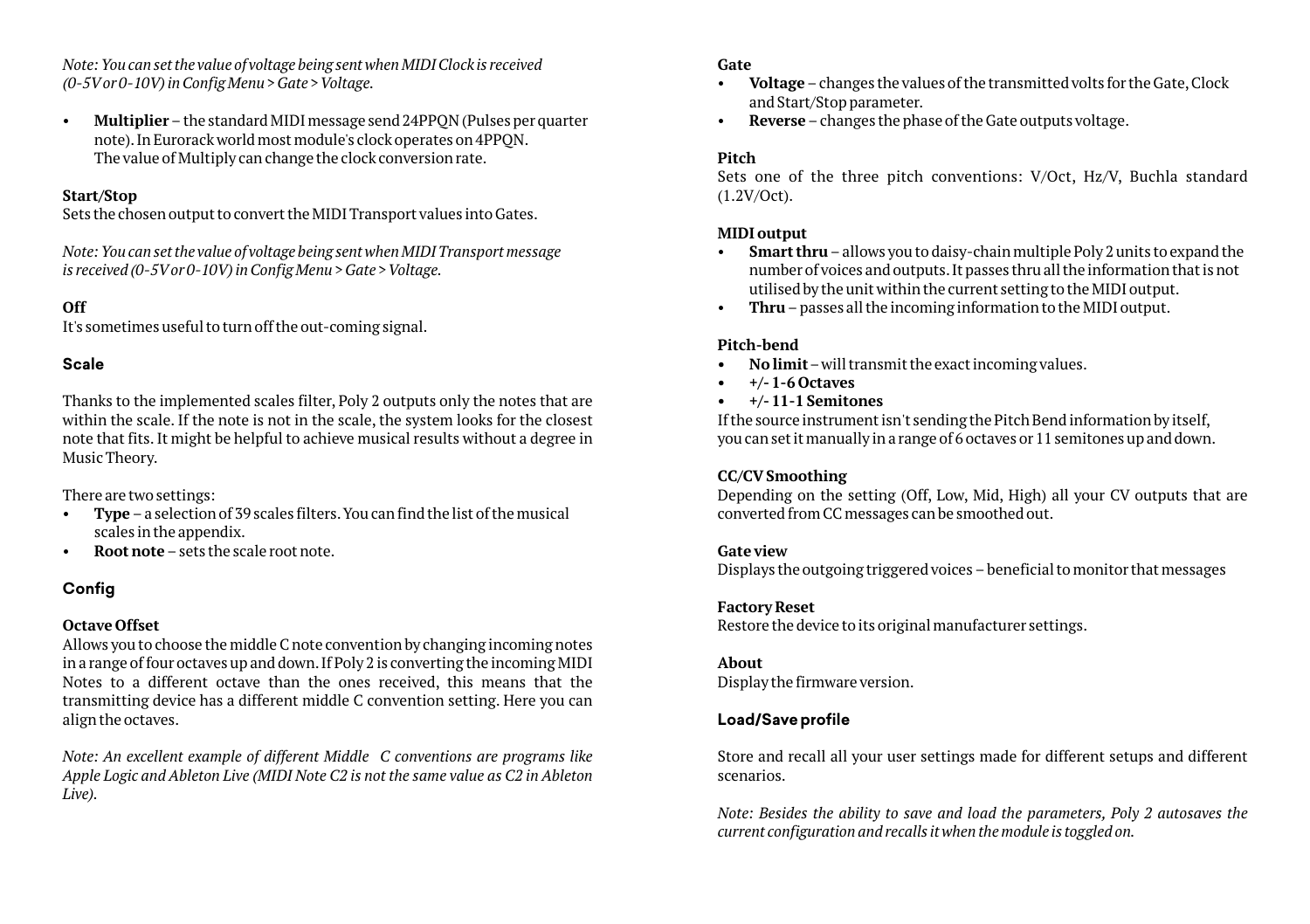#### **Panic!**

Sometimes MIDI information can get stuck, use the Panic! Function to release all the voices and reset the MIDI information status.

#### **Exemplary scenarios and recipes**

#### **Use DAW or hardware step sequencer to operate your modules**

Connect your computer/sequencer with a USB cable or MIDI cable using MIDI interface. Set Play mode to Channel. Now set your sequencer, so each track sends different MIDI Channel. There you have it, you've just made you Eurorack groovebox.

#### **Use acoustic drums to trigger your modules**

Connect drum triggers to your kit. Connect the kit to Poly 2 with USB or MIDI cable. Set Play mode to Notes. Set custom CVs to Velocity. Now connect the module outputs with your Eurorack drum (or non-drum) modules.

#### **Make polyphonic synth with your modular setup**

Connect your MIDI keyboard to Poly 2 with MIDI our USB cable. Set Play mode to Next.Set Custom CVs to Velocity and CC (CC number set to 1 will transmit the information from Modulation Wheel of your controller).

# **Play expressively using MPE device with your modules**

Connect your MIDI MPE device to Poly 2 with MIDI or USB cable. Set Play mode to Next. Set Custom CVs to Velocity and CC (CC number set to 74 will transmit the information from "the third dimension" of your controller). Set CC to Channel>Voice.

#### **Control your envelopes and LFOs with your smartphone**

Among many others, there is an iPhone/iPad app that suits perfectly to the Poly 2. It's called Ribn. Once you have the app downloaded, connect your smartphone/tablet to the module using a USB cable (in some cases the Camera Connection Kit is needed). Then set the Play mode to Channel and Custom CVs to CC number.In the app set the Channels and CC numbers adequately to Poly 2 settings. The app records and recalls up to 8 values motion that Poly 2 will convert to the voltages.Great way to liven up your setup.

#### **Important note**

When scrolling the menu items, some MIDI information can be lost. For 100% accuracy while playing, please keep Poly 2 in home screen (leave the menu).

#### **Inputs**

- MIDI minijack,
- USB type-A Host (+5V),
- USB type-B.

#### **Outputs**

- $1-4$  Gate (0-5V or 0-10V),
- 1-4 Pitch (0-10V,V/oct,Hz/V,Buchla standard),
- CV1-12 (Vdepending on the setting),
- MIDI minijack.

# **Power consumption**

The module is using 160mAat +12VDC,14mAat -12VDC.

+5Vis not required unless using the USB type-Ahost port for connecting power hungry external gear. In such case, there's a jumper switch on the back panel which sets the module to receive an additional  $+5V$  from your power supply.

# **Firmware update procedure**

To flash the unit with a firmware update, visit the polyend.com website and look for the right software tool,and proceed with the given instructions.